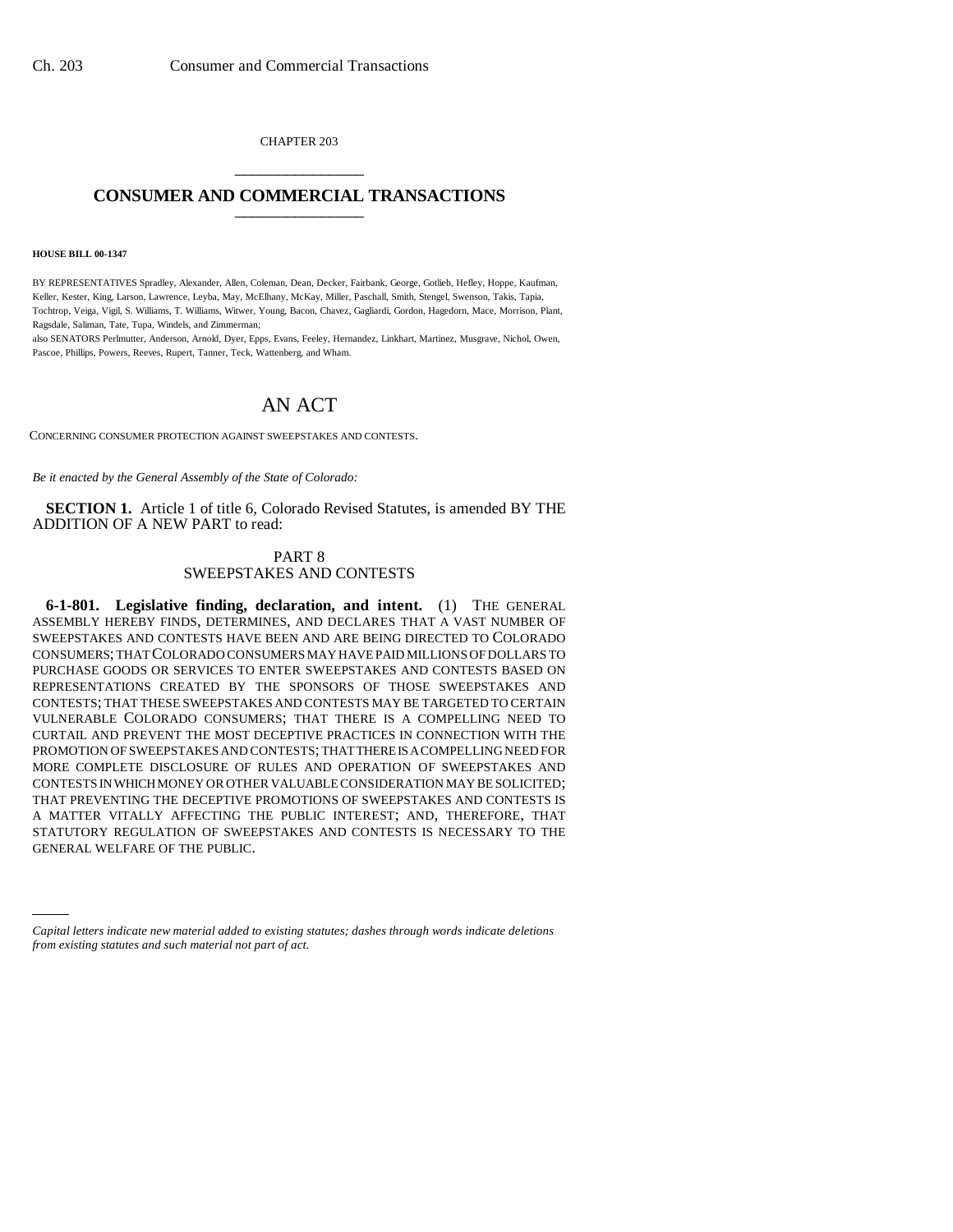(2) IT IS THE INTENT OF THE GENERAL ASSEMBLY TO REQUIRE THAT COLORADO CONSUMERS BE PROVIDED WITH ALL RELEVANT INFORMATION NECESSARY TO MAKE AN INFORMED DECISION CONCERNING SWEEPSTAKES AND CONTESTS. IT IS ALSO THE INTENT OF THE GENERAL ASSEMBLY TO PROHIBIT MISLEADING AND DECEPTIVE PRIZE PROMOTIONS. THE TERMS OF THIS PART 8 SHALL BE CONSTRUED LIBERALLY IN ORDER TO ACHIEVE THIS PURPOSE.

**6-1-802. Definitions.** AS USED IN THIS PART 8, UNLESS THE CONTEXT OTHERWISE REQUIRES:

(1) "CONTEST" MEANS ANY GAME, PUZZLE, COMPETITION, OR PLAN THAT HOLDS OUT OR OFFERS TO PROSPECTIVE PARTICIPANTS THE OPPORTUNITY TO RECEIVE OR COMPETE FOR GIFTS, PRIZES, OR GRATUITIES AS DETERMINED BY SKILL OR ANY COMBINATION OF CHANCE AND SKILL; EXCEPT THAT "CONTEST" SHALL NOT BE CONSTRUED TO INCLUDE ANY ACTIVITY OF LICENSEES REGULATED UNDER ARTICLE 9 OR ARTICLE 47.1 OF TITLE 12, C.R.S., OR PART 2 OF ARTICLE 35 OF TITLE 24, C.R.S.

(2) "NO PURCHASE NECESSARY MESSAGE" MEANS THE FOLLOWING STATEMENT, SET APART AND IN BOLD-FACED TYPE, AND AT LEAST TEN-POINT TYPE: "NO PURCHASE OR PAYMENT OF ANY KIND IS NECESSARY TO ENTER OR WIN THIS [SWEEPSTAKES OR CONTEST]."

(3) "OFFICIAL RULES" MEANS THE FORMAL PRINTED STATEMENT OF THE RULES FOR THE SWEEPSTAKES OR CONTEST, WHICH STATEMENT SHALL BE PRINTED IN CONTRASTING TYPE FACE AT LEAST TEN-POINT TYPE.

(4) "PRIZE" MEANS CASH OR AN ITEM OR SERVICE OF MONETARY VALUE THAT IS OFFERED OR AWARDED TO A PERSON IN A REAL OR PURPORTED SWEEPSTAKES OR CONTEST.

(5) "PRIZE NOTICE" MEANS A WRITTEN NOTICE, OTHER THAN AN ADVERTISEMENT APPEARING IN A MAGAZINE OR NEWSPAPER OF GENERAL CIRCULATION, DELIVERED BY THE UNITED STATES POSTAL SERVICE OR BY A PRIVATE CARRIER, THAT IS OR CONTAINS A REPRESENTATION THAT THE RECIPIENT WILL RECEIVE, OR MAY BE OR MAY BECOME ELIGIBLE TO RECEIVE, A PRIZE.

(6) "REPRESENT" AND "REPRESENTATION" INCLUDES EXPRESS STATEMENTS AND THE IMPLICATIONS AND INFERENCES THAT WOULD BE DRAWN FROM THOSE STATEMENTS, TAKING INTO ACCOUNT THE CONTEXT IN WHICH THE REPRESENTATION IS MADE, INCLUDING, BUT NOT LIMITED TO, EMPHASIS, FONT, SIZE, COLOR, LOCATION, AND PRESENTATION OF THE REPRESENTATION AND ANY QUALIFYING LANGUAGE. IF THE REPRESENTATION IS MADE ON OR VISIBLE THROUGH A MAILING ENVELOPE, THE CONTEXT IN WHICH THE REPRESENTATION IS TO BE CONSIDERED, INCLUDING ANY QUALIFYING LANGUAGE, SHALL BE LIMITED TO THAT WHICH IS VISIBLE WITHOUT OPENING THE MAILING ENVELOPE.

(7) "RETAIL VALUE" OF A PRIZE MEANS:

(a) A PRICE AT WHICH THE SPONSOR CAN DEMONSTRATE THAT A SUBSTANTIAL NUMBER OF THE PRIZES OR SUBSTANTIALLY SIMILAR ITEMS HAVE BEEN SOLD TO THE PUBLIC IN THIS STATE BY SOMEONE OTHER THAN THE SPONSOR DURING THE PRECEDING YEAR; OR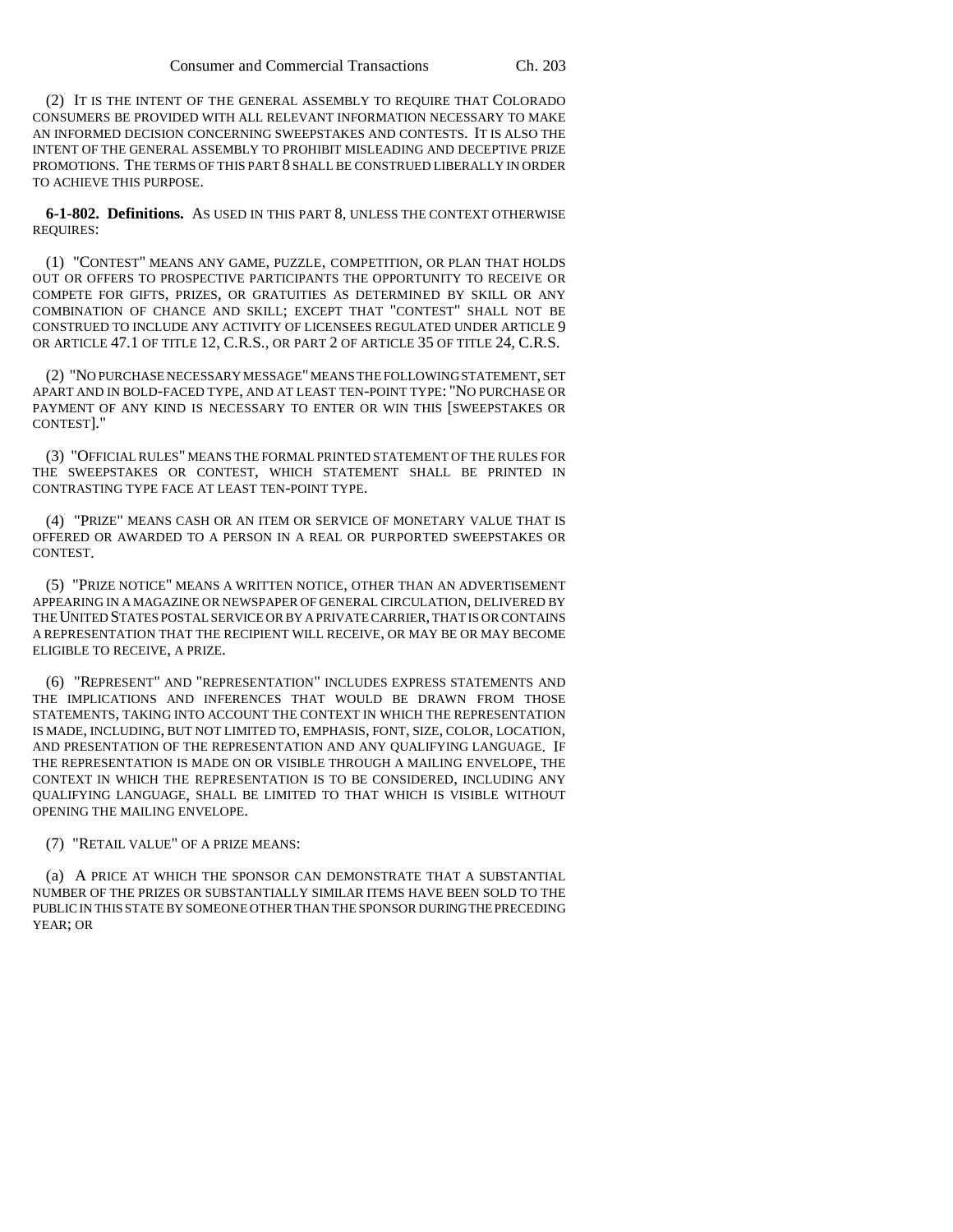### Ch. 203 Consumer and Commercial Transactions

(b) IF THE SPONSOR IS UNABLE TO SATISFY THE REQUIREMENT IN PARAGRAPH (a) OF THIS SUBSECTION (7), THEN THE RETAIL VALUE IS NO MORE THAN ONE AND ONE-HALF TIMES THE AMOUNT THAT THE SPONSOR PAID OR WOULD PAY FOR THE PRIZE IN A BONA FIDE PURCHASE FROM A SELLER UNAFFILIATED WITH THE SPONSOR.

(8) "SPECIALLY SELECTED" MEANS A REPRESENTATION THAT A PERSON IS A WINNER, A FINALIST, IN FIRST PLACE OR TIED FOR FIRST PLACE, OR OTHERWISE AMONG A LIMITED GROUP OF PERSONS WITH AN ENHANCED LIKELIHOOD OF RECEIVING A PRIZE.

(9) "SPONSOR" MEANS A PERSON WHO OFFERS, BY MEANS OF A PRIZE NOTICE, A PRIZE TO ANOTHER PERSON IN THIS STATE IN CONJUNCTION WITH ANY REAL OR PURPORTED SWEEPSTAKES OR CONTEST THAT REQUIRES OR ALLOWS, OR CREATES THE IMPRESSION OF REQUIRING OR ALLOWING, THE PERSON TO PURCHASE ANY GOODS OR SERVICES OR PAY ANY MONEY AS A CONDITION OF RECEIVING, OR IN CONJUNCTION WITH ALLOWING THE PERSON TO RECEIVE, USE, COMPETE FOR, OR OBTAIN A PRIZE OR INFORMATION ABOUT A PRIZE.

(10) "SWEEPSTAKES" MEANS ANY COMPETITION, GIVEAWAY, DRAWING, PLAN, OR OTHER SELECTION PROCESS OR OTHER ENTERPRISE OR PROMOTION IN WHICH ANYTHING OF VALUE IS AWARDED TO PARTICIPANTS BY CHANCE OR RANDOM SELECTION THAT IS NOT OTHERWISE UNLAWFUL UNDER OTHER PROVISIONS OF LAW; EXCEPT THAT "SWEEPSTAKES" SHALL NOT BE CONSTRUED TO INCLUDE ANY ACTIVITY OF LICENSEES REGULATED UNDER ARTICLE 9 OR ARTICLE 47.1 OF TITLE 12,C.R.S., OR PART 2 OF ARTICLE 35 OF TITLE 24, C.R.S.

**6-1-803. Prohibited practices and required disclosures.** (1) NO SPONSOR SHALL REQUIRE A PERSON TO PAY THE SPONSOR MONEY OR ANY OTHER CONSIDERATION AS A CONDITION OF AWARDING THE PERSON A PRIZE, OR AS A CONDITION OF ALLOWING THE PERSON TO RECEIVE, USE, COMPETE FOR, OR OBTAIN A PRIZE OR INFORMATION ABOUT A PRIZE.

(2) NO SPONSOR SHALL REPRESENT THAT A PERSON HAS WON OR UNCONDITIONALLY WILL BE THE WINNER OF A PRIZE OR USE LANGUAGE THAT MAY LEAD A PERSON TO BELIEVE HE OR SHE HAS WON A PRIZE, UNLESS ALL OF THE FOLLOWING CONDITIONS ARE MET:

(a) THE PERSON SHALL BE GIVEN THE PRIZE WITHOUT OBLIGATION;

(b) THE PERSON SHALL BE NOTIFIED AT NO EXPENSE TO SUCH PERSON WITHIN FIFTEEN DAYS OF WINNING A PRIZE; AND

(c) THE REPRESENTATION IS NOT FALSE, DECEPTIVE, OR MISLEADING.

(3) IF A SPONSOR OFFERS ONE OR MORE ITEMS OF THE SAME OR SUBSTANTIALLY THE SAME VALUE TO ALL OR SUBSTANTIALLY ALL OF THE RECIPIENTS OF A PRIZE NOTICE, THE SPONSOR SHALL NOT:

(a) REPRESENT THAT SUCH ITEMS ARE PRIZES OR THAT THE PROCESS BY WHICH SUCH ITEMS ARE TO BE DISTRIBUTED IS A SWEEPSTAKES OR CONTEST, OR OTHERWISE REPRESENT THAT SUCH PROCESS INVOLVES A DISTRIBUTION BY CHANCE; OR

(b) REPRESENT THAT THE RECIPIENT IS OR HAS BEEN SPECIALLY SELECTED UNLESS IT IS TRUE.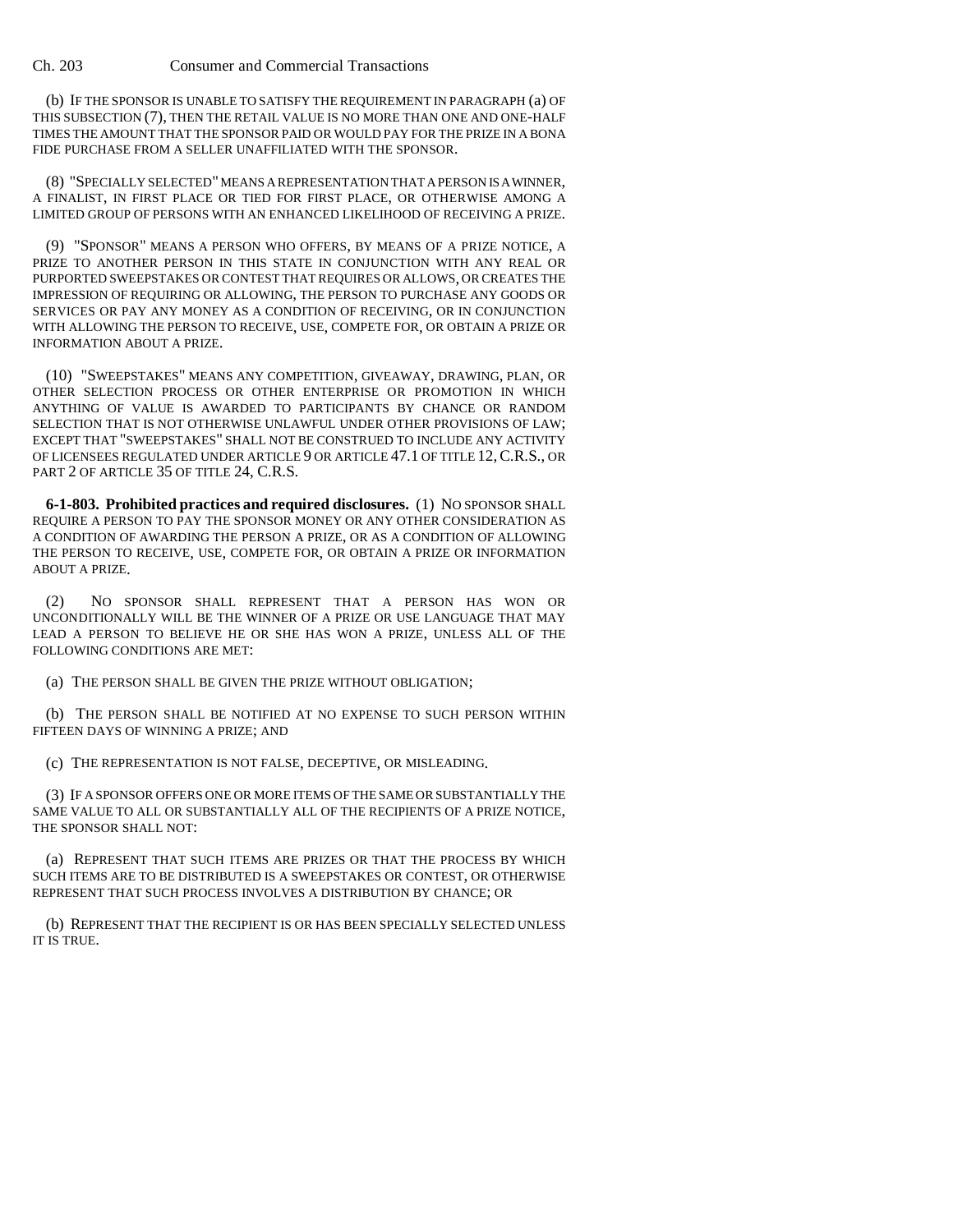(4) NO SPONSOR SHALL REPRESENT THAT A PERSON HAS BEEN SPECIALLY SELECTED IN CONNECTION WITH A SWEEPSTAKES OR CONTEST UNLESS IT IS TRUE.

(5) NO SPONSOR SHALL REPRESENT THAT A PERSON MAY BE OR MAY BECOME A WINNER OF A PRIZE, CHARACTERIZE THE PERSON AS A POSSIBLE WINNER OF A PRIZE, OR REPRESENT THAT THE PERSON WILL, UPON THE SATISFACTION OF SOME CONDITION OR THE OCCURRENCE OF SOME EVENT OR OTHER CONTINGENCY, BECOME THE WINNER OF A PRIZE, UNLESS EACH OF THE FOLLOWING IS CLEARLY AND CONSPICUOUSLY DISCLOSED:

(a) THE MATERIAL CONDITIONS NECESSARY TO MAKE THE REPRESENTATION TRUTHFUL AND NOT MISLEADING, INCLUDING BUT NOT LIMITED TO THE CONDITIONS THAT MUST BE SATISFIED IN ORDER FOR THE PERSON TO BE DETERMINED AS THE WINNER. ALL SUCH CONDITIONS SHALL BE:

(I) PRESENTED IN SUCH A MANNER THAT THEY ARE AN INTEGRAL PART OF THE REPRESENTATION AND NOT SEPARATED FROM THE REMAINDER OF THE REPRESENTATION BY INTERVENING WORDS, GRAPHICS, COLORS, OR EXCESSIVE BLANK SPACE;

(II) MADE IN TERMS, SYNTAX, AND GRAMMAR THAT ARE AS SIMPLE AND EASY TO UNDERSTAND AS THOSE USED IN THE REPRESENTATION; AND

(III) PRESENTED IN SUCH A MANNER THAT THEY APPEAR IN THE SAME TYPE SIZE AND IN THE SAME TYPE FACE, COLOR, STYLE, AND FONT AS THE REMAINDER OF THE REPRESENTATION.

(b) THE FACT THAT THE PERSON HAS NOT YET WON;

(c) THE NO PURCHASE NECESSARY MESSAGE;

(d) THE RETAIL VALUE OF EACH PRIZE;

(e) THE ESTIMATED ODDS OF RECEIVING EACH PRIZE PURSUANT TO PARAGRAPH (c) OF SUBSECTION (6) OF THIS SECTION;

(f) THE TRUE NAME OR NAMES OF THE SPONSOR, THE ADDRESS OF THE SPONSOR'S ACTUAL PRINCIPAL PLACE OF BUSINESS, AND THE ADDRESS AT WHICH THE SPONSOR MAY BE CONTACTED;

(g) IF RECEIPT OF A PRIZE IS SUBJECT TO A RESTRICTION, A STATEMENT THAT A RESTRICTION APPLIES AND A DESCRIPTION OF THE RESTRICTION;

(h) THE DEADLINE FOR SUBMISSION OF AN ENTRY TO BE ELIGIBLE TO WIN EACH PRIZE;

(i) IF A SPONSOR REPRESENTS THAT THE PERSON IS OR HAS BEEN SPECIALLY SELECTED, AND IF THE REPRESENTATION IS NOT PROHIBITED UNDER SUBSECTIONS (3) AND (4) OF THIS SECTION, THEN IMMEDIATELY ADJACENT TO SUCH REPRESENTATION, IN THE SAME TYPE SIZE AND BOLDNESS AS THE REPRESENTATION, A STATEMENT OF THE MAXIMUM NUMBER OF PERSONS IN THE GROUP OR PURPORTED GROUP OF PERSONS WITH THIS ENHANCED LIKELIHOOD OF RECEIVING A PRIZE;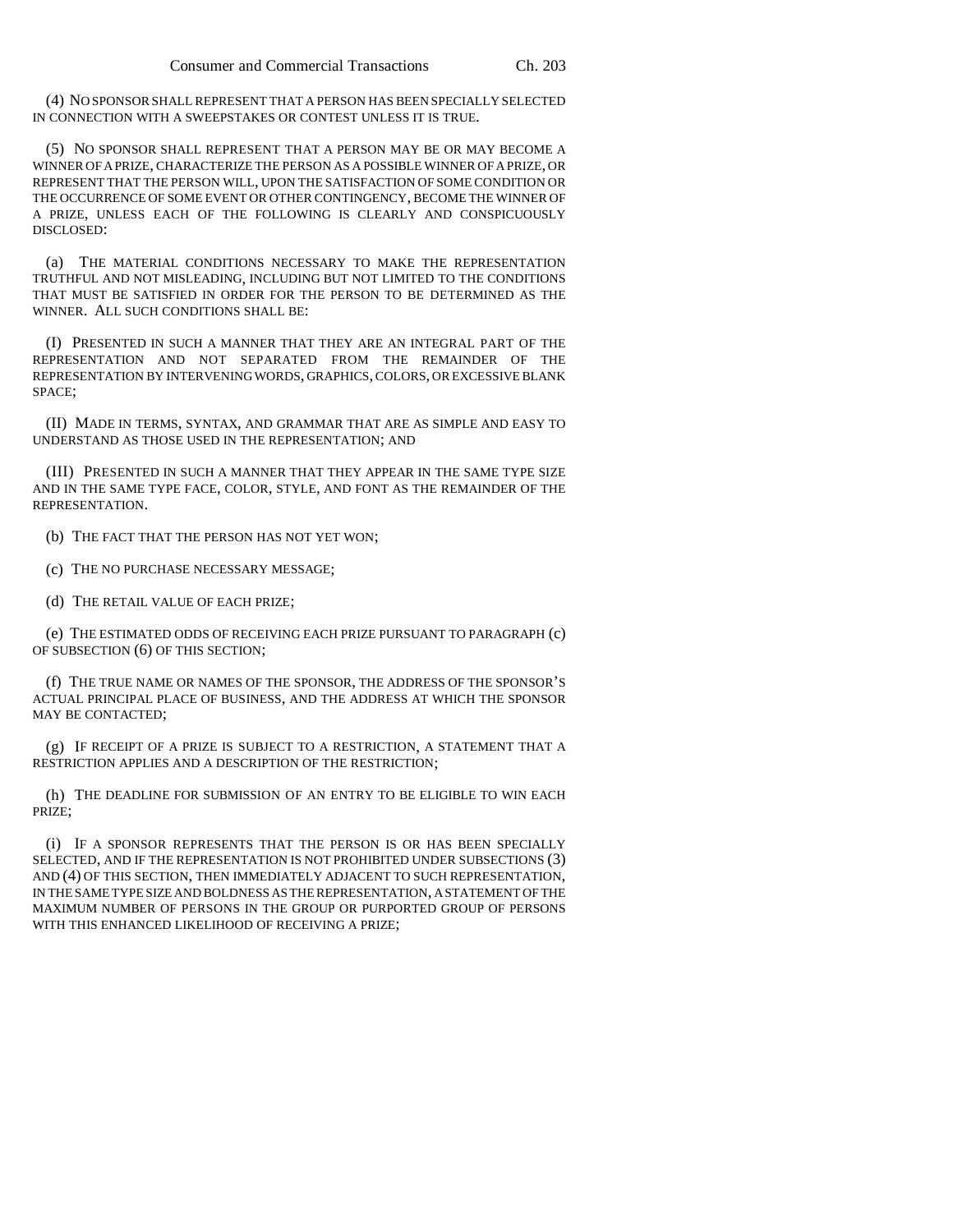(j) THE OFFICIAL RULES FOR THE SWEEPSTAKES OR CONTEST.

(6) UNLESS OTHERWISE PROVIDED BY SUBSECTION (5) OF THIS SECTION, THE INFORMATION REQUIRED BY SUBSECTION (5) OF THIS SECTION SHALL BE PRESENTED IN THE FOLLOWING FORM:

(a) THE INFORMATION REQUIRED BY PARAGRAPHS (b) TO (h) OF SUBSECTION (5) OF THIS SECTION MAY BE PRESENTED EITHER:

(I) IMMEDIATELY ADJACENT TO THE FIRST IDENTIFICATION OF THE PRIZE TO WHICH IT REFERS AND IN THE SAME TYPE SIZE AND BOLDNESS AS THE REFERENCE TO THE PRIZE; OR

(II) IN A SEPARATE SECTION OF OFFICIAL RULES WITH A SECTION ENTITLED "CONSUMER DISCLOSURE", WHICH TITLE SHALL BE PRINTED IN NO LESS THAN TWELVE-POINT, BOLD-FACED TYPE, WHICH SECTION SHALL CONTAIN ONLY A DESCRIPTION OF THE PRIZE, AND WHICH TEXT SHALL BE PRINTED IN NO LESS THAN TEN-POINT TYPE.

(b) IN ADDITION TO THE OTHER REQUIREMENTS OF THIS SUBSECTION (6), THE NO PURCHASE NECESSARY MESSAGE SHALL BE PRESENTED IN THE OFFICIAL RULES AND, IF THE OFFICIAL RULES DO NOT APPEAR THEREON, ON ANY DEVICE BY WHICH A PERSON ENTERS A SWEEPSTAKES OR CONTEST OR PURCHASES ANY GOODS OR SERVICES OR PAYS ANY MONEY IN CONNECTION WITH A SWEEPSTAKES OR CONTEST. THE NO PURCHASE NECESSARY MESSAGE INCLUDED IN THE OFFICIAL RULES SHALL BE SET OUT IN A SEPARATE PARAGRAPH IN THE OFFICIAL RULES AND BE PRINTED IN CAPITAL LETTERS IN CONTRASTING TYPE FACE NOT SMALLER THAN THE LARGEST TYPE FACE USED IN THE TEXT OF THE OFFICIAL RULES. IF A PERSON IS REQUIRED OR ALLOWED TO ENTER THE SWEEPSTAKES OR CONTEST, OR PURCHASE ANY GOODS OR SERVICES OR PAY ANY MONEY IN CONNECTION WITH A SWEEPSTAKES OR CONTEST, THROUGH A TELEPHONE CALL, THE NO PURCHASE NECESSARY MESSAGE MUST BE READ TO THE PERSON DURING THE TELEPHONE CALL PRIOR TO ACCEPTING THE ENTRY, PURCHASE, OR PAYMENT.

(c) THE STATEMENT OF THE ODDS OF RECEIVING EACH PRIZE SHALL INCLUDE, FOR EACH PRIZE, THE TOTAL NUMBER OF PRIZES TO BE GIVEN AWAY AND THE ESTIMATED ODDS OF WINNING EACH PRIZE BASED UPON THE FOLLOWING FORMULA: "\_ [NUMBER OF PRIZES] OUT OF \_\_\_\_\_ PRIZE NOTICES DISTRIBUTED".

(d) ALL DOLLAR VALUES SHALL BE STATED IN ARABIC NUMERALS AND BE PRECEDED BY A DOLLAR SIGN.

(7) NO SPONSOR SHALL SUBJECT SWEEPSTAKES OR CONTEST ENTRIES NOT ACCOMPANIED BY AN ORDER FOR PRODUCTS OR SERVICES TO ANY DISABILITY OR DISADVANTAGE IN THE WINNER SELECTION PROCESS TO WHICH AN ENTRY ACCOMPANIED BY AN ORDER FOR PRODUCTS OR SERVICES WOULD NOT BE SUBJECT.

(8) NO SPONSOR SHALL REPRESENT THAT AN ENTRY IN A SWEEPSTAKES OR CONTEST ACCOMPANIED BY AN ORDER FOR PRODUCTS OR SERVICES WILL BE ELIGIBLE TO RECEIVE ADDITIONAL PRIZES OR BE MORE LIKELY TO WIN THAN AN ENTRY NOT ACCOMPANIED BY AN ORDER FOR PRODUCTS OR SERVICES, OR THAT AN ENTRY NOT ACCOMPANIED BY AN ORDER FOR PRODUCTS OR SERVICES WILL HAVE A REDUCED CHANCE OF WINNING A PRIZE IN THE SWEEPSTAKES OR CONTEST.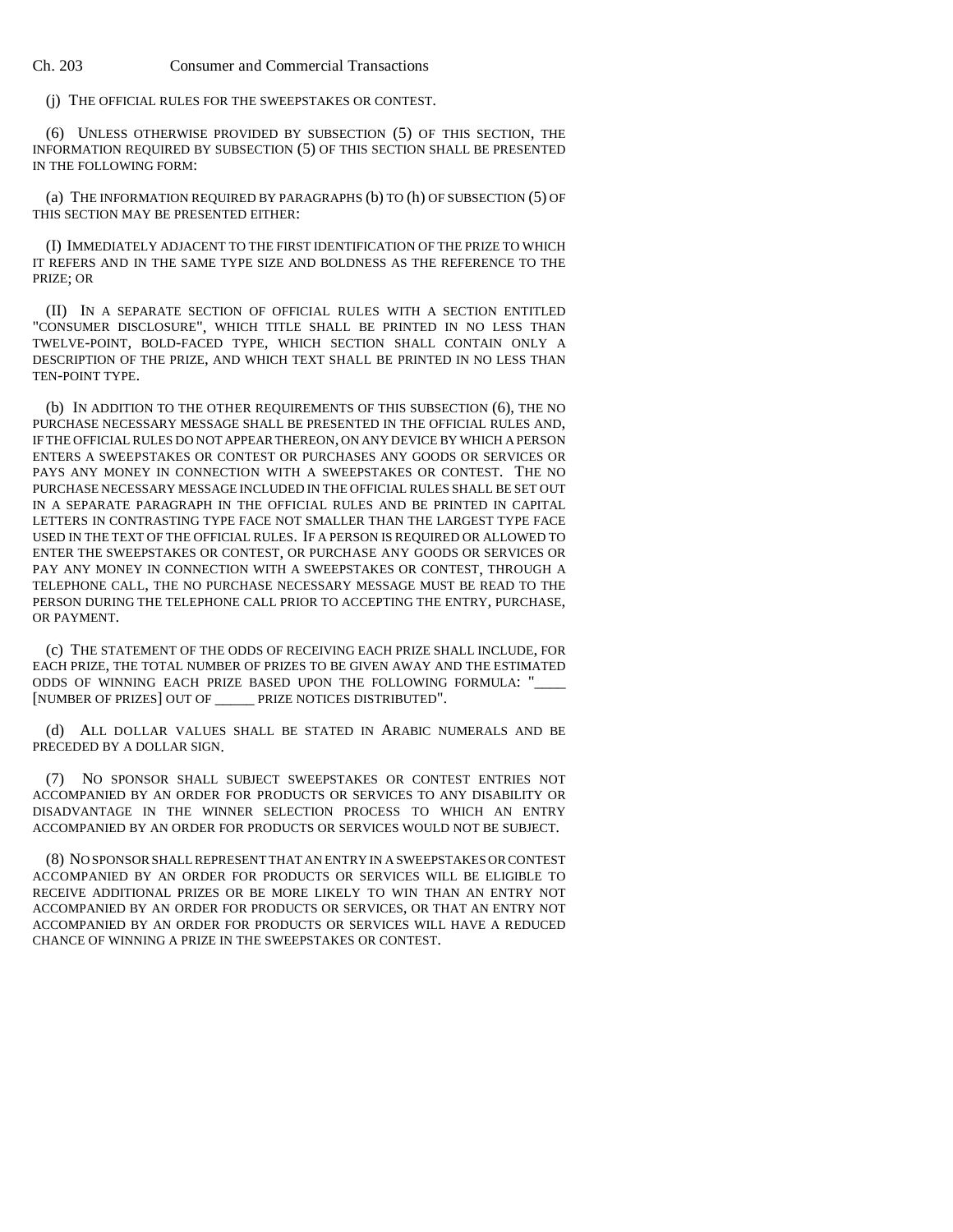(9) NO SPONSOR SHALL REPRESENT THAT A PERSON WILL HAVE AN INCREASED CHANCE OF RECEIVING A PRIZE BY MAKING MULTIPLE OR DUPLICATE PURCHASES, PAYMENTS, OR DONATIONS, OR BY ENTERING A SWEEPSTAKES OR CONTEST MORE THAN ONE TIME.

(10) NO SPONSOR SHALL REPRESENT THAT A PERSON IS BEING NOTIFIED A SECOND OR FINAL TIME OF THE OPPORTUNITY TO RECEIVE OR COMPETE FOR A PRIZE, UNLESS THE REPRESENTATION IS TRUE.

(11) NO SPONSOR SHALL REPRESENT THAT A PRIZE NOTICE IS URGENT OR OTHERWISE CONVEY AN IMPRESSION OF URGENCY BY USE OF DESCRIPTION, NARRATIVE COPY, PHRASING ON A MAILING ENVELOPE, OR SIMILAR METHOD, UNLESS THERE IS A LIMITED TIME PERIOD IN WHICH THE RECIPIENT MUST TAKE SOME ACTION TO CLAIM OR BE ELIGIBLE TO RECEIVE A PRIZE, AND THE DATE BY WHICH SUCH ACTION IS REQUIRED APPEARS IMMEDIATELY ADJACENT TO EACH REPRESENTATION OF URGENCY IN THE SAME TYPE SIZE AND BOLDNESS AS EACH REPRESENTATION OF URGENCY.

(12) NO SPONSOR SHALL DELIVER, OR CAUSE TO BE DELIVERED, A PRIZE NOTICE WHICH IS IN THE FORM OF, OR A PRIZE NOTICE WHICH INCLUDES, A DOCUMENT WHICH SIMULATES A BOND, CHECK, OR OTHER NEGOTIABLE INSTRUMENT, UNLESS THAT DOCUMENT CONTAINS A STATEMENT THAT SUCH DOCUMENT IS NONNEGOTIABLE AND HAS NO CASH VALUE.

(13) NO SPONSOR SHALL DELIVER, OR CAUSE TO BE DELIVERED, A PRIZE NOTICE WHICH:

(a) SIMULATES OR FALSELY REPRESENTS THAT IT IS A DOCUMENT AUTHORIZED, ISSUED, OR APPROVED BY ANY COURT, OFFICIAL, OR AGENCY OF THE UNITED STATES OR ANY STATE OR BY ANY LAWYER, LAW FIRM, OR INSURANCE OR BROKERAGE COMPANY; OR

(b) CREATES A FALSE IMPRESSION AS TO ITS SOURCE, AUTHORIZATION, OR APPROVAL.

(14) NO SPONSOR SHALL REPRESENT THAT A PRIZE NOTICE IS BEING DELIVERED BY ANY METHOD OTHER THAN BULK MAIL UNLESS THAT IS THE CASE OR OTHERWISE MISREPRESENT THE MANNER IN WHICH THE PRIZE NOTICE IS DELIVERED.

(15) IN THE OPERATION OF A SWEEPSTAKES OR CONTEST, NO SPONSOR SHALL:

(a) MISREPRESENT IN ANY MANNER THE LIKELIHOOD OR ODDS OF WINNING ANY PRIZE OR MISREPRESENT IN ANY MANNER THE RULES, TERMS, OR CONDITIONS OF PARTICIPATION IN A SWEEPSTAKES OR CONTEST;

(b) FAIL TO CLEARLY AND CONSPICUOUSLY DISCLOSE WITH ALL CONTEST PUZZLES AND GAMES ALL OF THE FOLLOWING IN THE RULES:

(I) THE NUMBER OF ROUNDS OR LEVELS WHICH MAY BE NECESSARY TO COMPLETE THE CONTEST AND DETERMINE WINNERS;

(II) WHETHER FUTURE PUZZLES OR GAMES, IF ANY, OR TIE BREAKERS, IF ANY, WILL BE SIGNIFICANTLY MORE DIFFICULT THAN THE INITIAL PUZZLE;